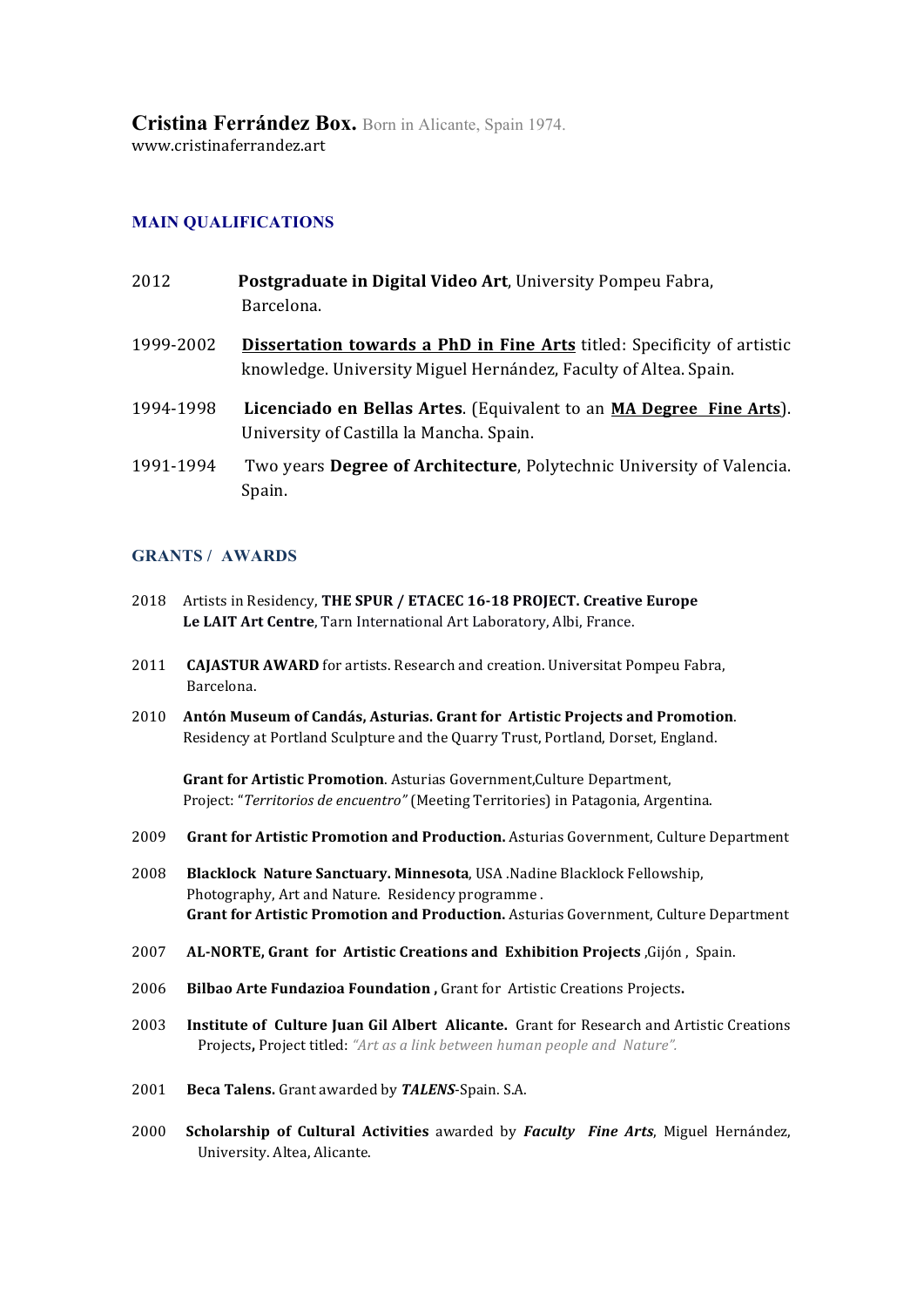- 1998 **Scholarship** for the **Landscape** course and residency awarded by the *Diputación de Segovia* (Segovia Country Government).
- 1997 **Hochsule Für Grafik Und Buchkunst von Leipzig. Germany. Socrates Scholarhip.** University of Castilla la Mancha.

#### **LECTURES and SEMINARS in the field of ART, CULTURE, LAND, and EDUCATION**

- 2018 Round Table coordinator: Art and Culture and their possible environmental impact in the city. European seminar: How to inspire the artist? The Spur project, supported by the Pyrenees Mediterranean Euroregion and the Creative Europe Program of the European Union.
- 2017 **Der Dialog zwischen den Flüssen (Dialog between rivers)**, Atelierpräsentation, Kulturmodell Bräugasse, Passau, Germany.

Photography. Gender and Nature nouances in the work of Cristina Ferrández. Approaches, Cycle of talks. Culture Fuondation of Gijón City Council.

2014 **Ideas of progress, critic and reality in Asturian Territory**. Round table on the main them of the exhibition 'Giant Steps', of Cristina Ferrández. LABoral Centro de Arte y Creación Industrial, Gijón.

**OPEN LANDS** Conference coordinator, *'About the abandoned sites/spaces of the culture'*. In the context of ALNORTE, CONTEMPORARY ART WEEK of Asturias, 2014.

2013 **Conference**" Paisajes en Tránsito" (Landscapes in transition), Arte and Nature Symposio 2013, Pontevedra City Council, Galizia, Spain.

**OPEN LANDS** Conference coordinator, *`About the abandoned sites/spaces of the culture'***. In the context** of ALNORTE, CONTEMPORARY ART WEEK of Asturias, 2013.

**Conference**"*Arquitecturas del Abandono"* (Abandon Architectures), in the context of "Cultural Heritage is faced with the crisis: more State, more comunity, more market?" conferences. Oviedo University and La Ponte Sociocultural Association.

- 2012 **OPEN LANDS** Conference coordinator, *´About the abandoned sites/spaces of the culture'***. In the context** of ALNORTE, CONTEMPORARY ART WEEK of ASTURIAS, 2012.
- 2009-2011 Lecturer at the Seminar of Aesthetics " Círculo Hermeneútico", Faculty of Philosophy, University of Oviedo. Papers:

'From industrial to cultural landscape'

- *´*Aesthetics of Borders´
- 'Landscape and Entrophy'
- 'Aesthetics, Land and Creation'

#### **LAST SOLO EXHIBITIONS**

- 2018 THE NON-VISIBLE, Alcobendas Art Center, Madrid. PROSPECTIVE, Centre d'Art LE LAIT. Albi, France. FIELDS OF UTOPIA, Puxagallery, Madrid. In the context of "Apertura festival 2018" Madrid. **NATURALEZAS SIN RETORNO**, Galería Juan Manuel Lumbreras, Bilbao.
- 2017 **THE SCAPE OF PERSEFONE**, Cultural Center Antiguo Instituto, Culture Foundation of Gijón, Spain.
- 2016 **OCEANIC PULSE**, Prize for a production project, Valey Cultural Center, Asturias, Spain FACE OF TIME. Ängel Cantero Art Gallery. Leon, Spain.
- 2015 **INSTANTE ENTROPÍA**, Barjola Museum, Gijón, Sapain. **SWAB ART FAIR, Barcelona. Drawing Applications .ATM Contemporary Gallery.** FRAMED LANSCAPES, Lonja of Alicante. Alicante Culture Council. Spain.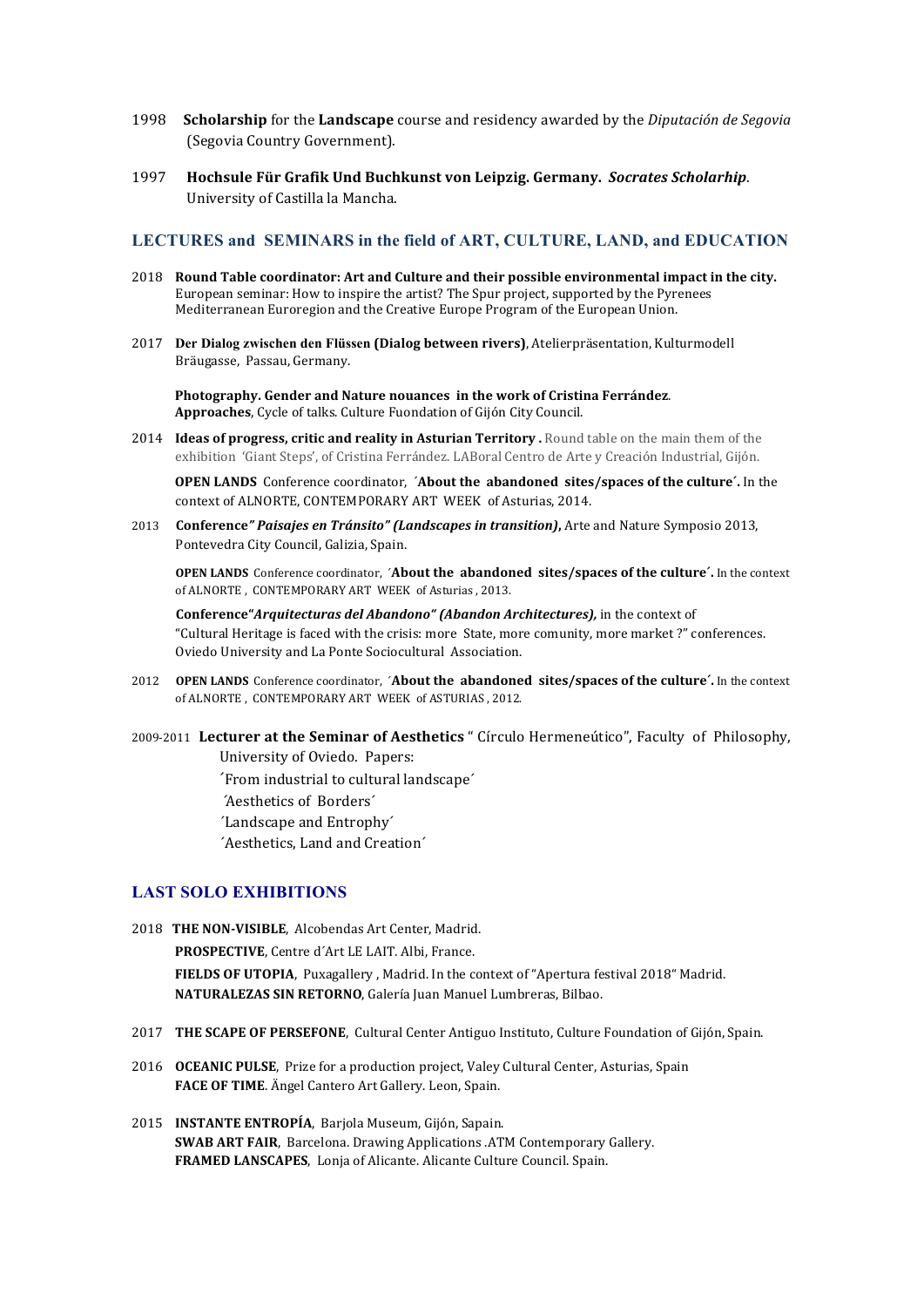- 2014 **GIANT STEPS, video art installation.** LABoral Center of Art and industrial Creation. Gijón **CRÓNICA,** Video art and Photography project. PHOTOALICANTE 2014 **PANGEA/PANTALASSA.** ATM Altamira Art Gallery, Gijón, Spain. (As CIUDADELA collective)
- 2013 **BIO-LOGICAL DEGROWTH, Juan Gil Albert Culture Institut. Alicante** TERRITORIOS DESHEREDADOS, Ademuz Espai d'Art, Valencia.
- 2012 BIO-LOGICAL DEGROWTH, Lola Orato Art Gallery, Oviedo. Asturias.
- 2011 LONGED FOR LANDSCAPES, Drill Hall Gallery, Portland Sculpture&Quarry Trust. England. TRANSITIONAL LANDSCAPES, Museo Antón, Centro de Escultura de Candás, Asturias, Spain. **ESPACIOS RESERVADOS**, Spain College of París. Cité Universitarie Paris. France. **CRÓNICA**, Texu Art Gallery, Oviedo, Spain.
- 2010 **URBAN GARDENS**, video installation project, Astragal Installation Prize, Gijón, Spain.
- 2009 CÍCLICA, Juan Manuel Lumbreras Art Gallery. Bilbao. Spain. **EN TIERRA DE NADIE**, Amador de los Ríos Art Gallery , Madrid, Spain.

### **MAIN COLLECTIVE EXHIBITIONS, AND ART CONTESTS**

- 2018 PAISAJES: DE LA PLATA AL PIXEL. Bilbaoarte Foundation. Bilbao.
- 2017 MIA PHOTO Art Fair, MILAN, ATM Contemporary Gallery JUST MAD Art Fair, Puxa Gallery. Madrid NÉXODOS, Contemporary Art Festival in Rural Areas. Candamo, Asturias, Spain.
- 2016 ODEÓN Contemporary Art Fair, ATM Contemporary Gallery, Bogotá, Colombia. EN LO SALVAJE, Alcobendas Art Center, Madrid

La Puntual, Culture Center, Barcelona. **IUST MAD Art Fair, ATM Contemporary Gallery. Madrid** FLECHA Art Fair, Madrid. PREMISAS Y PROMESAS, Collective exhibition. Puxa Gallery. Madrid SUBLÍMINA, interactive,and performative audiovisual show. Black Night Festival, Culture Foundation of Avilés Council. (As CIUDADELA collective)

- 2015 *B* visiones de un paisaje que nunca se termina de hacer. Video Art show. LABoral Centro de Arte y Creación Industrial. Gijón. THE GAME, Lonja of Alicante. Alicante Culture Council. Spain.
- 2014 White Night of Gijón . Audiovisual show, Van Dick Art Gallery White Night of Oviedo . Audiovisual show in public open space, Culture Foundation of Oviedo Council. DESDE DINS, Contemporary Art in Alicante, MUA, University of Alicante Museum. **MIRADAS** ( Sights ), Artístic show about Vision and Sight. MUA, University of Alicante Museum. Jorge Alió Foundation. INSTANTE PRECISO. Lola Orato Art Gallery, Oviedo. MAV Festival of Women Sights 2014.
- 2013 FLOW IN LEREZ RIVER, Art and Nature Simposio. Council of Pontevedra. Galizia, Spain. IX ÓPTICA International Festival of Videoarte, Asturias. PORTAS OBERTAS, Forum Eugenio Almeida, Evora, Portugal. WAVY BANNERS 2013, ET4U in cultural festival 'The Wave', organized by the Cultural Collaboration in Mid West Jutland. Denmark.
- 2012 Public art intervenctions, OTOÑO DEL RECICLAJE, organized by Gijón Council, Emulsa S.A. LABoral Centro de Arte y Creación Industrial. LA MIRADA ATLÁNTICA, Atlantic Arc Festival of Gijón. Oviedo Art fair. Lola Orato Art Gallery. Global Screen, Contrapantalla section, CCCB, Barcelona.
- **2011** ARTE SANTANDER, International Art Fair, Lola Orato Art Gallery. ORBITING SATELIITES, LABoral Centro de Arte y Creación Industrial. Gijón.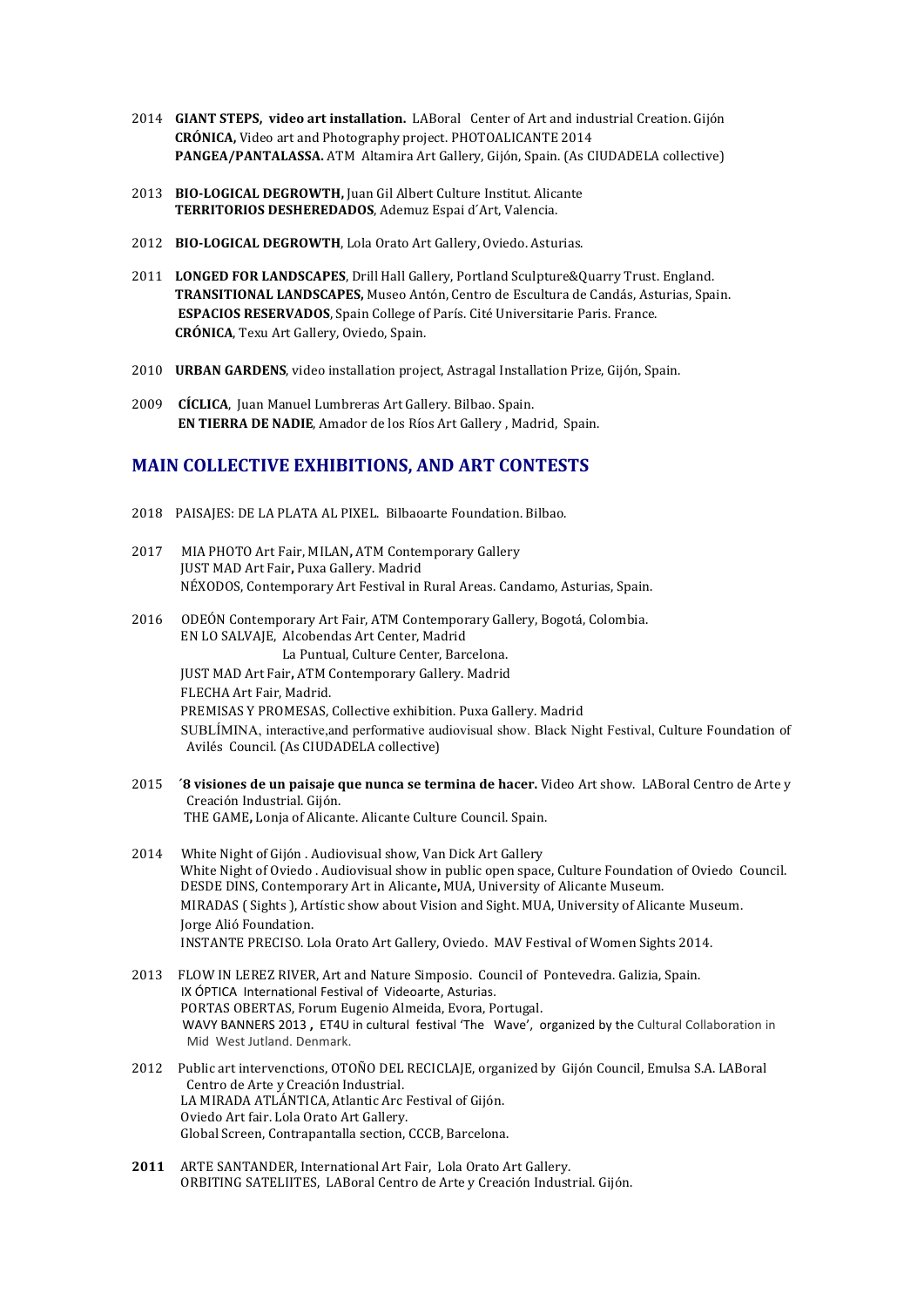- **2010** MEETING TERRITORIES PROJECT, Cultural Center Casona Nemesio Antúñez, Santiago de Chile, Visual Arts Museum of Trelew, Patagonia, Argentina.
- **2009** CORPOREA Project, MUA, University of Alicante Museum, Spain. ÓPTICA Internacional Festival videoart. Gijón. ESPACIO ENTER, Video Art section. Art Tech Media and Septenio, Canarian Islands.

INSTANTS OF LANDSCAPES, audiovisual creations . CDAN, Centre of Art and Nature, Huesca. Spain. Project COMUARTE, Ibero-Americans women into ART, Mexico and Spain. Exhibition at the Mexican Parliament hall in Mexico DF. Project PERSONS WITH SOUL Latin-Americans artists. Exhibition with itinerancy over Miami and Argentina.

- **2008** The I International Biennale of Contemporary Art of Chapingo University, 2008 Mexico DF FFILMIC FESTIVAL, Artists video space. LLanfyllin. Wales. Britain. AESTHETICS OF REAL NATURE. Provecto X, San Francisco. USA. LES ARTS EN BALADE, Art Festival in Clermont-Ferrand. France-2008 THE ENVIRONMENTAL PARADIGM , Mina Dresden Gallery, San Francisco, USA.
- **2007** INTIMATE BODIES, PUBLIC SPACES. Mina Dresden Gallery. San Francisco, USA. ART AND TECHNOLOGY, painting context CARSA, Bilbao. V BIENAL of PHOTOGRAFY , VIC, Barcelona.

### **RESIDENCIES**

- **2018** Residency THE SPUR at Le LAIT Art Centre, Tarn International Art Laboratory, Albi, France.
- **2017** BEE TIME Artist Residency. Emerson College. England. KULTURMODEL, Artist residence. Passau, Germany.
- **2014** Production residence at LABoral Centro de Arte y Creación Industrial. Gijón. MAV Festival, Women in Visual Arts 2014.
- **2011** Artist Residency .Portland Sculpture & Quarry Trust. Portland, Dorset. England. Transdisciplinar art project production about Art and Territory.
- **2009**  PUBLIC ART CELEBRATING WOMEN IN CULTURE*,* by Women's Affairs Technical Committee of **Palestinian Territories***, West Bank and East Jerusalem.* European Commission. East Jerusalem, Arab Capital of Culture 2009.
- **2008** Artist residency ´THRESHOLD OF TIME´ Interntional Symposio. Portland Sculpture & Quarry Trust. Dorset, England.
- 2004-2005 INTERNATIONAL LAND ART PROJECT: "De-einder". Resicency at the Contemporary Art and Residence Center Cat'Art at Saint Colombe sur l'Hers, France, and Pictura in Dordrecht, Netherlands. (\*)
- **2003** INTERNATIONAL SIMPOSIO 'ART ET NATURE', Contemporary Art and Residence Center Cat'Art in Saint Colombe sur l'Hers, France, and Pilar Riberaygua Art Gallery. Andorra.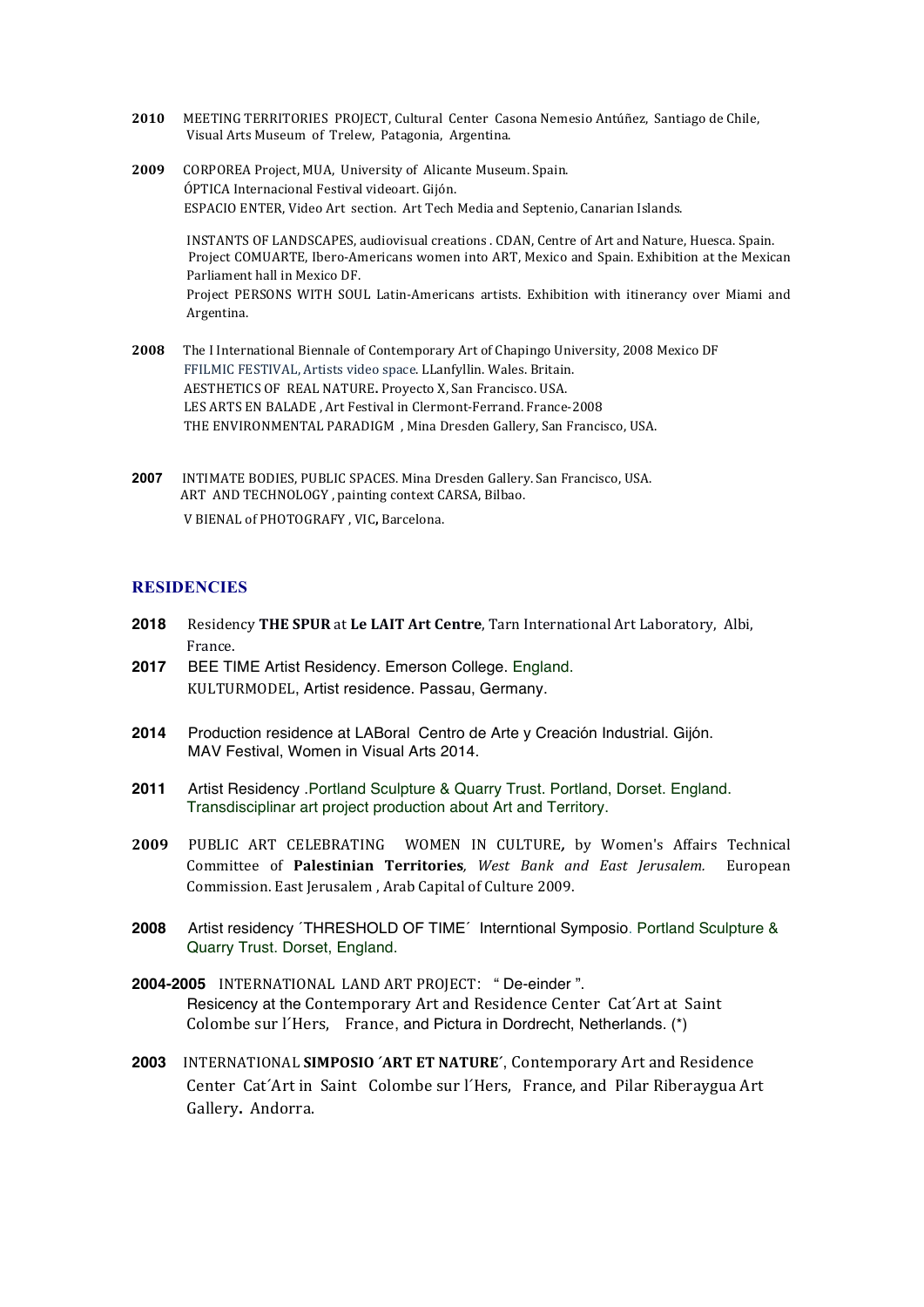#### **SYMPOSIUMS ABOUT ART, TERRITORY AND NATURE**

- 2017 FLOW IN LEREZ RIVER, ART AND NATURE SYMPOSIO, Council of Pontevedra. Galizia.
- 2013 FLOW IN LEREZ RIVER, ART AND NATURE SYMPOSIO, Council of Pontevedra. Galizia.
- 2012 Public art intervenctions with reclicled materials , 'OTOÑO DEL RECICLAJE', organized by Gijón Council, Emulsa S.A. and LABoral Centro de Arte y Creación Industrial.
- 2011 NARTUR, Public Art Interventions in Nature, Museo Barjola, Gijón.
- 2010 SCARPIA, IX Art interventions in a public, urban and natural sites Festival. Córdoba, Spain. Video art night show by the shore of the river Guadalquivir.
- 2008 EMBARRARTE, CERAMIC, ART AND NATURE festival. Public art Sculpture at the University of Ponferrada. Spain

THERESHOLD OF TIME, Symposio Art and Landscape. Portland Sculpture and The Quarry Trust. Dorset. England.

FINES DE TIERRA (LAND´S ENDS) Art intervention with video and photography. Candás, Asturias, Spain.

- 2007 LA ESCULTURA EN NORTE. Video and photography about public art intervenctions. Salas, Asturias.Spain
- 2004-2005 *TDE-EINDER* The professional project of **Land Art.** Dordrecht, Holland, and Montsegur, France. www.de-einder.com
- 2005 SCULPTURE AND PUBLIC ART SYMPOSIO, 'QUINTO CENTENARIO DE MINGLANILLA'-2005. Cuenca Spain.
- 2003 SCULPTURE IN NATURA BIENNALE of RINCÓN DE ADEMUZ . Valencia. Spain

ART ET NATURE -2003 'LA RIVIERE' Contemporary Art and Residence Center Cat'Art at Saint Colombe sur l'Hers, France. Pilar Riberaygua Art Gallery. Andorra.

## **RELEVANT COURSES**

- 2016 XIV IINTERNATIONAL FORUM "SCULPTING NATURE: LandArt, EcoArt and BioArt ". Sculpture Network. Antwerp, Belgium.
- 2011 *'*ORBITANDO SATÉLITES' (Orbiting Satellites) workshop. At LABoral, Centro de Arte y Producción Industrial. Gijón.
- 2005-2010 Attended seminars about land and culture topics as: LANDSCAPE AND THINKING at CDAN, Centro de Arte y Naturaleza. Huesca, Spain. LANDSCAPE AND HERITAGE at CDAN, Centro de Arte y Naturaleza. Huesca. II Congress : ART, INDUSTRY Y TERRITORY. Ojos Negros Iron Mines site, Teruel, Spain.
- 2010 *CAMPO ADENTRO*<sup>'</sup>, INTERNATIONAL SYMPOSIO OF ART and RURAL AREAS, at Reina Sofía Museum, Madrid.